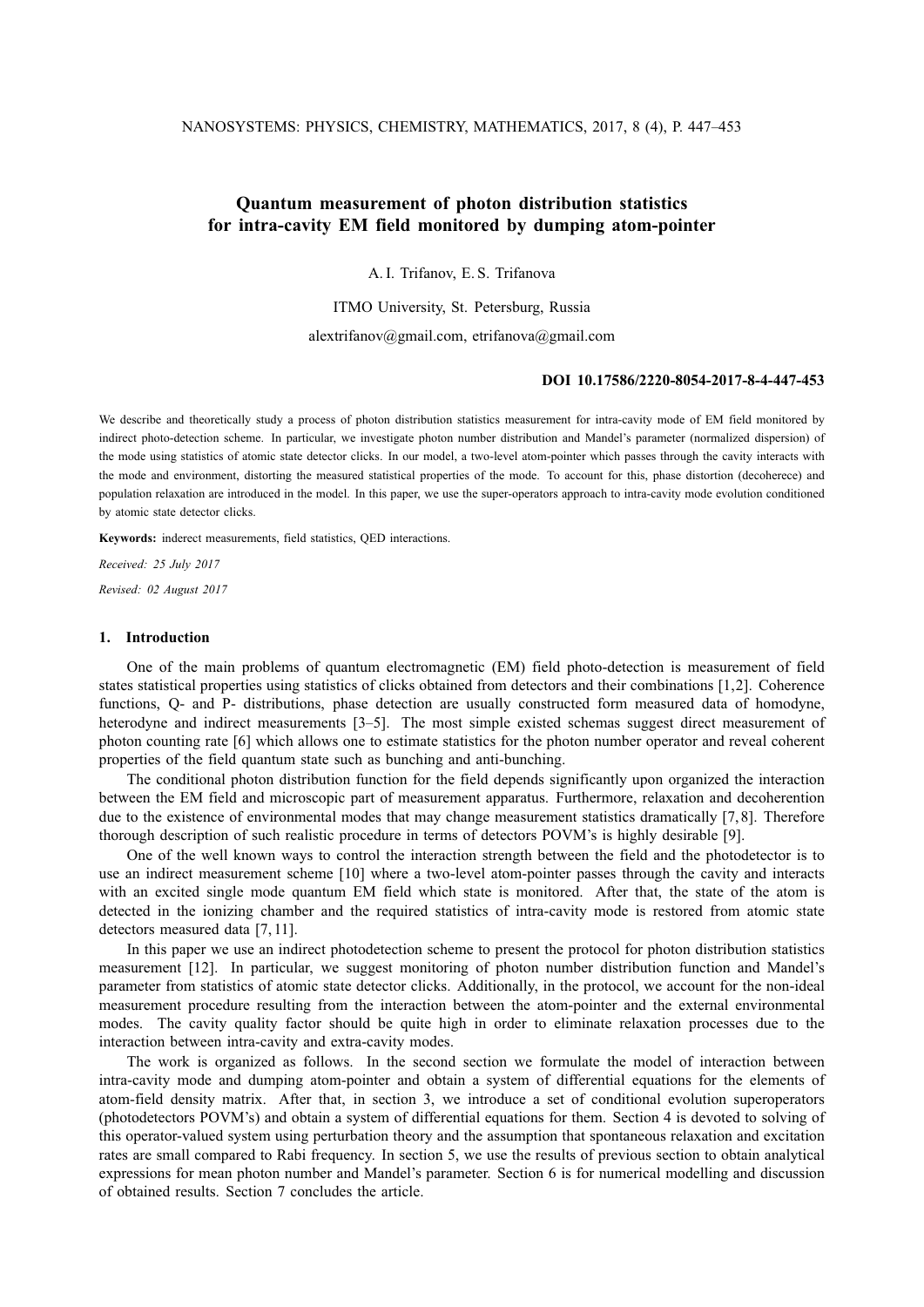#### **2. The model**

We start with the master equation for the density operator  $\rho_{AF}(t)$  of common system of interacting intra-cavity mode and dumped atom:

$$
i\frac{d}{dt}\rho_{AF}(t) = [H_{int}, \rho_{AF}(t)] + iD_{A}\rho_{AF}(t), \qquad (1)
$$

where  $H_{int}$  is Hamiltonian describing the interaction between atom and mode. In the interaction picture and under the resonant approximation we can write:

$$
H_{int} = \Omega \sigma_+ a \exp(i\Delta t) + \Omega^* \sigma_- a^\dagger \exp(-i\Delta t). \tag{2}
$$

Here,  $\Omega$  is the Rabi frequency,  $\sigma_+ = |e\rangle\langle g|$  and  $\sigma_- = |g\rangle\langle e|$  are atomic operators, a is an annihilation operator of cavity mode, ∆ is frequency detuning. The dynamics of the dumping atom may be described in Born-Markov approximation using atomic dissipative part  $D_A$  in Lindblad form:

$$
2D_A \rho = \gamma_{ge} \left(2\sigma_- \rho \sigma_+ - \sigma_+ \sigma_- \rho - \rho \sigma_+ \sigma_- \right) + \gamma_{eg} \left(c.c.\right),\tag{3}
$$

where  $\gamma_{ge}$ ,  $\gamma_{eg}$  are the coefficients of spontaneous decay and excitation rates respectively.

System (1) can be written in block-matrix form using the following decomposition for density operator  $\rho_{AF}(t)$ :

$$
\rho_{AF}(t) = \sum_{\mu,\nu \in \{g,e\}} |\mu\rangle \langle \nu| \otimes \rho_{\mu\nu}^F(t), \tag{4}
$$

where  $\rho_{\mu\nu}^F(t)$  are taken for matrix elements of the density operator  $\rho$  in atomic basis. Then, following [7], we assume that the coherence relaxation time is much shorter than the typical evolution time of the system and set  $Γ$   $\gg$   $Ω$ . From here, it is easy to show that the following approximation is applicable:

$$
\frac{d}{dt}\left(\rho_{ge}^F e^{i\Delta t}\right) \approx \frac{d}{dt}\left(\rho_{eg}^F e^{-i\Delta t}\right) \approx 0.
$$
\n(5)

Under assumption (5), system (1) may be written as differential equations for blocks  $\rho_{\mu\nu}^F$ ,  $\mu, \nu \in \{g, e\}$  where non-diagonal part  $\rho_{eg}$  and  $\rho_{ge}$  is expressed through diagonal elements  $\rho_{gg}^F$  and  $\rho_{ee}^F$ . In this way, we obtain closed system of differential equations for diagonal elements (see also [7]):

$$
\dot{\rho}_{gg}^F = \kappa \Gamma \left( 2a^\dagger \rho_{ee}^F a - \rho_{gg}^F a^\dagger a - a^\dagger a \rho_{gg}^F \right) - i\kappa \Delta \left[ a^\dagger a, \rho_{gg}^F \right] + \gamma_{eg} \rho_{ee}^F - \gamma_{ge} \rho_{gg}^F,
$$
\n
$$
\dot{\rho}_{ee}^F = \kappa \Gamma \left( 2a \rho_{ee}^F a^\dagger - \rho_{gg}^F a a^\dagger - a a^\dagger \rho_{gg}^F \right) - i\kappa \Delta \left[ a^\dagger a, \rho_{ee}^F \right] + \gamma_{ge} \rho_{gg}^F - \gamma_{eg} \rho_{ee}^F,
$$
\n(6)

where  $\kappa = \frac{|\Omega|^2}{\Gamma^2}$  $\frac{1}{\Gamma^2 + \Delta^2}$ .

## **3. Super-operators of conditional evolution**

Just before solving the system (6), we have to give an interpretations for the introduced block-elements  $\rho_{\mu\nu}^F$ . Actually, they correspond to reduced density matrix of the intra-cavity mode conditioned by result of atomic state detection. Particularly, matrix  $\rho_{\mu\nu}^F$  describes state evolution of the mode when atom prepared in state  $|\nu\rangle$  was detected in state  $|\mu\rangle$ .

Using such interpretation, it is convenient to introduce super-operators of conditional evolution and express them through the set of basis elements of some beautiful algebra. In our case we can notice that maps:

$$
2K_0 \rho^F = a^\dagger a \rho^F + \rho^F a a^\dagger, \quad N \rho^F = \left[ a^\dagger a, \rho^F \right], \tag{7}
$$

$$
K_{+}\rho^{F} = a^{\dagger}\rho^{F}a, \quad K_{-}\rho^{F} = a\rho^{F}a^{\dagger}, \tag{8}
$$

obey commutation relations on  $SU(1,1)$  algebra with Casimir operator N:

$$
[K_-, K_+] = 2K_0, \quad [K_0, K_+] = K_+, \quad [K_0, K_-] = -K_-, \tag{9}
$$

$$
[K_0, N] = [K_+, N] = [K_-, N] = 0.
$$
\n<sup>(10)</sup>

To rewrite system (6) using definitions (7) and (8), we use the following expansion for evolution super-operator of total system:

$$
\rho_{AF}(t) = U(t)\,\rho_{AF}(0) = \sum_{\mu,\nu \in \{g,e\}} M_{\mu,\nu}(t) \otimes |\mu\rangle\rangle \langle\langle\nu|\,\rho_{AF}(0),\tag{11}
$$

where we use notations  $|\mu\rangle\rangle\langle\langle\mu|\rho_{AF} = |\mu\rangle\langle\nu|\rho_{AF}|\nu\rangle\langle\mu|$  and  $M_{\mu\nu}(t)$  is taken for super-operator of conditional evolution (Kraus operator) of mode state corresponding to the case when atom prepared in state  $|\mu\rangle$  was detected in state  $|\nu\rangle$ .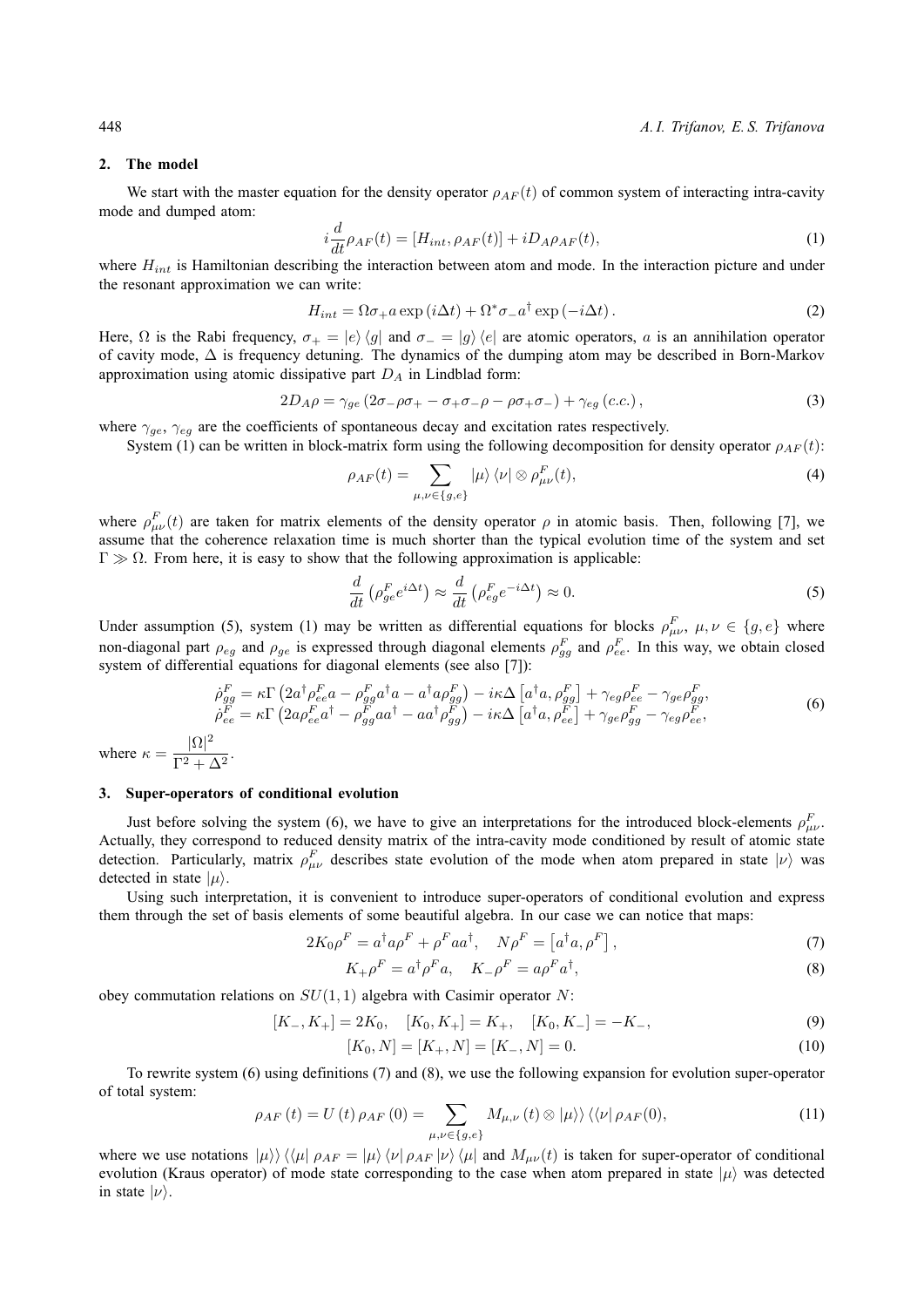*Quantum measurement of photon distribution statistics...* 449

Substituting elements  $\rho_{gg}^F$  and  $\rho_{ee}^F$  of matrix  $\rho_{AF}(t)$  in form (11) into (6) we obtain two independent systems for maps  $M_{gg}(t)$ ,  $M_{eg}(t)$  and  $M_{ge}(t)$ ,  $M_{ee}(t)$ . The first one (which will be the subject of our interest) satisfies the following system:

$$
\begin{cases}\n\frac{d}{dt}M_{gg} = -(\alpha K_0 + \beta + \gamma_{ge}) M_{gg} + (\alpha K_+ + \gamma_{eg}) M_{eg}, \\
\frac{d}{dt}M_{eg} = -(\alpha K_0 - \beta + \gamma_{eg}) M_{eg} + (\alpha K_- + \gamma_{ge}) M_{gg}.\n\end{cases}
$$
\n(12)

Here,  $\alpha = 2\kappa\Gamma$ ,  $\beta = -\kappa (i\Delta N + \Gamma)$ .

# **4.** Time evolution of maps  $M_{gg}(t)$  and  $M_{eg}(t)$

For simplification of the following discussion, we assume resonance condition  $\Delta = 0$  for interaction between atom and intra-cavity mode. These immediately give simplified expressions for parameters  $\alpha$  and  $\beta$ :

$$
\alpha = -2\beta = 2\frac{\Omega^2}{\Gamma} \equiv 2\Omega\varepsilon,\tag{13}
$$

where  $\varepsilon = \Omega/\Gamma \ll 1$ . Also, we assume that spontaneous relaxation and excitation rates are small compared to parameters  $\alpha$  and  $\beta$ , which means that

$$
\gamma_{eg}, \gamma_{ge} \ll \varepsilon \Omega,\tag{14}
$$

and apply perturbation theory to solve system (12) up to the first order.

For the zero-order approximation, the solution was found in [5]. Using definitions:

$$
M_g = M_{gg} \exp\left[ (\alpha K_0 + \beta + \gamma_{ge}) t \right],\tag{15}
$$

$$
M_e = M_{eg} \exp\left[ (\alpha K_0 - \beta + \gamma_{eg}) t \right],\tag{16}
$$

and setting  $\gamma_{eg} = \gamma_{ge} = 0$  system (12) was reduced to exactly solvable one:

$$
\begin{cases}\n\frac{d}{dt}M_g = \alpha K_+ M_e, \\
\frac{d}{dt}M_e = \alpha K_- M_g,\n\end{cases}
$$
\n(17)

with solution of the form:

$$
M_g = \cosh \alpha \sqrt{K_+ K_-} t,\tag{18}
$$

$$
M_e = (K_-K_+)^{-1} K_- \sqrt{K_+K_-} \sinh \alpha \sqrt{K_+K_-} t.
$$
 (19)

Using (15) and (16), one rewrite system (12) in the form:

$$
\begin{cases}\n\frac{d}{dt}M_g = e^{(\gamma_{ge} - \gamma_{eg})t} \left( \alpha K_+ + \gamma_{eg} e^{-\alpha t} \right) M_e, \\
\frac{d}{dt}M_e = e^{(\gamma_{ge} - \gamma_{eg})t} \left( \alpha K_- + \gamma_{ge} e^{\alpha t} \right) M_g.\n\end{cases}
$$
\n(20)

and solution of this system will be obtained using perturbation theory by parameters  $\gamma_{eq}/\Omega$  and  $\gamma_{qe}/\Omega$ :

$$
\begin{cases}\nM_g = M_g^{(0)} + M_g^{(1)}, \\
M_e = M_e^{(0)} + M_e^{(1)},\n\end{cases}
$$
\n(21)

starting from (18), (19) and with initial conditions  $M_g(0) = E$ ,  $\frac{d}{dt} M_g(0) = 0$ .

Using previous results for zero-order terms  $M_g^{(0)}$  and  $M_e^{(0)}$  we have:

$$
\begin{cases}\n\frac{d}{dt}M_g^{(1)} = \\
\left[\gamma_{eg}e^{-\alpha t} + (\alpha K_+ + \gamma_{eg}e^{-\alpha t})(\gamma_{ge} - \gamma_{eg})t\right]M_e^{(0)} + \left[\alpha K_+ + \gamma_{eg}e^{-\alpha t} + (\alpha K_+ + \gamma_{eg}e^{-\alpha t})(\gamma_{ge} - \gamma_{eg})t\right]M_e^{(1)}, \\
\frac{d}{dt}M_e^{(1)} = \\
\left[\gamma_{ge}e^{\alpha t} - (\alpha K_- + \gamma_{ge}e^{\alpha t})(\gamma_{ge} - \gamma_{eg})t\right]M_g^{(0)} + \left[\alpha K_- + \gamma_{ge}e^{\alpha t} - (\alpha K_- + \gamma_{ge}e^{\alpha t})(\gamma_{ge} - \gamma_{eg})t\right]M_g^{(1)}.\n\end{cases}
$$
\n(22)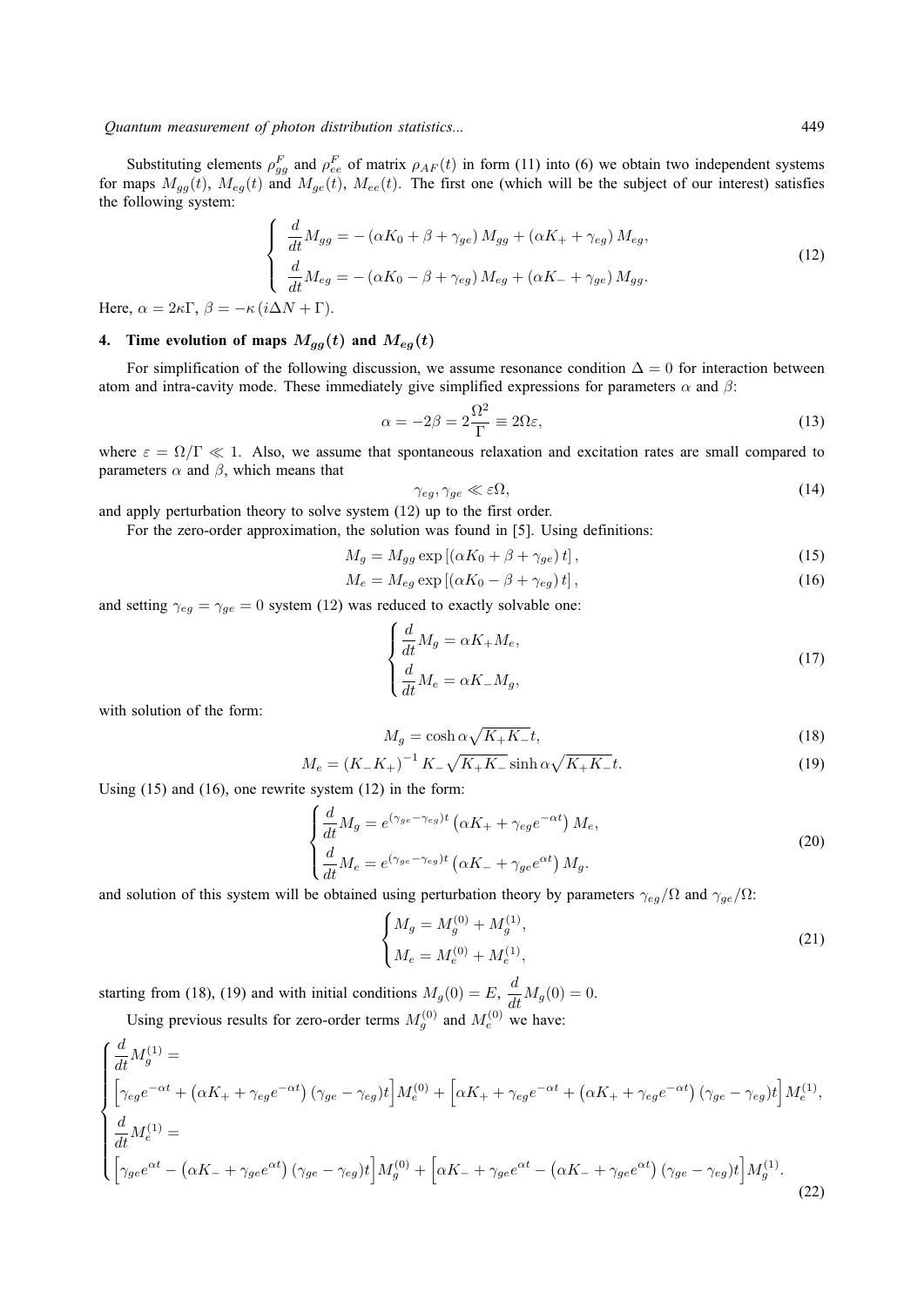For very short time intervals  $t \ll \tau = 1/\Omega$  value  $(\gamma_{ge} - \gamma_{eg}) t$  is negligibly small compared to  $\gamma_{ge}$  and  $\gamma_{eg}$ , which allows elimination of terms  $(\gamma_{ge} - \gamma_{eg}) t M_{e,g}^{(1)}, \gamma_{ge,eg} (\gamma_{ge} - \gamma_{eg}) t M_{e,g}^{(0)}$  and replacement of terms  $\gamma_{eg} e^{-\alpha t} M_{e,g}^{(1)}$ and  $\gamma_{ge}e^{\alpha t}M_{e,g}^{(1)}$  by  $\gamma_{eg}M_{e,g}^{(1)}$  and  $\gamma_{ge}M_{e,g}^{(1)}$  correspondingly. From this, we obtain:

$$
\begin{cases}\n\frac{d}{dt}M_g^{(1)} = \gamma_{eg}e^{-\alpha t}M_e^{(0)} + (\alpha K_+ + \gamma_{eg})M_e^{(1)},\\
\frac{d}{dt}M_e^{(0)} = \gamma_{ge}e^{\alpha t}M_g^{(0)} + (\alpha K_- + \gamma_{ge})M_g^{(1)}.\n\end{cases}
$$
\n(23)

This inhomogeneous system may be reduced to a second-order linear differential equation for  $M_g^{(1)}$ :

$$
\frac{d^2}{dt^2}M_g^{(1)} - (\alpha K_+ + \gamma_{eg})(\alpha K_- + \gamma_{ge})M_g^{(1)} =
$$
\n
$$
\left[\alpha \gamma_{ge} K_+ e^{\alpha t} + \alpha \gamma_{eg} K_- e^{-\alpha t} + \gamma_{eg} \gamma_{ge}\right]M_g^{(0)} - \alpha \gamma_{eg} e^{-\alpha t}M_e^{(0)}
$$
\n(24)

with initial conditions  $M_g^{(1)}(0) = 0$  and  $\frac{dM_g^{(1)}}{dt}(0) = 0$ .

Using the fact that  $t \ll \tau$ , we can expand the solution of (24) by the power series of the form:

$$
M_g^{(1)}(t) = A_0 + A_1 t + A_2 t^2 + \dots
$$
\n(25)

From the initial conditions, it immediately follows that  $A_0 = A_1 = 0$ . To find  $A_2$ , we compare coefficients of the zero-order degree by  $t$  in the left and right sides of  $(24)$ . From here, we obtain:

$$
M_g^{(1)}(t) = \frac{1}{2} \Big[ \alpha \gamma_{eg} K_- + \alpha \gamma_{ge} K_+ + \gamma_{ge} \gamma_{eg} \Big] t^2 + \dots \tag{26}
$$

Finally, for the map  $M_{gg}(t)$ , we obtain:

$$
M_{gg}(t) = 1 - (\alpha K_0 + \beta + \gamma_{ge})t + \frac{1}{2} \left[ \alpha^2 K_+ K_- + (\alpha K_0 + \beta)^2 + \alpha \gamma_{eg} K_- + \alpha \gamma_{ge} K_+ + \gamma_{ge} \gamma_{eg} \right] t^2 + \dots
$$
\n(27)

#### **5. Ground state counting rate**

Formula (27) gives expression for conditional evolution of the intra-cavity field state for the case when atompointer prepared in its ground state  $|g\rangle$  after interaction with the mode was detected in the same state. To calculate probability  $P_{gg}(t) = \langle M_{gg}(t) \rangle$  of this event let us calculate corresponded quantities for operators  $K_{\pm}$  and  $K_0$ :

 $\sim$ 

$$
\langle K_{-} \rangle = \text{Tr} (K_{-}\rho) = \text{Tr} (a\rho a^{\dagger}) = \text{Tr} (a^{\dagger} a\rho) = \langle a^{\dagger} a \rangle,
$$
  

$$
\langle K_{+} \rangle = \text{Tr} (K_{+}\rho) = \text{Tr} (a^{\dagger} \rho a) = \text{Tr} (a a^{\dagger} \rho) = \langle a a^{\dagger} \rangle = \langle a^{\dagger} a \rangle + 1,
$$
  

$$
\langle K_{0} \rangle = \text{Tr} (K_{0}\rho) = \frac{1}{2} \text{Tr} (a^{\dagger} a\rho + a a^{\dagger} \rho) = \langle a^{\dagger} a \rangle + \frac{1}{2}.
$$
 (28)

Then, for probability  $P_{qq}(t)$ , we will have:

$$
P_{gg}(t) = \langle M_{gg}(t) \rangle = \text{Tr}(M_{gg}(t)\rho) =
$$
  

$$
1 - \left(\alpha \langle a^{\dagger} a \rangle + \gamma_{ge}\right)t + \left[\alpha^{2} \langle \left(a^{\dagger} a\right)^{2} \rangle + \frac{1}{2} \left(\alpha \left(\gamma_{ge} + \gamma_{eg}\right) \langle a^{\dagger} a \rangle + \alpha \gamma_{ge} + \gamma_{ge} \gamma_{eg}\right)\right] t^{2} + \dots, \quad (29)
$$

or in symmetrical form:

$$
P_{gg}(t) = 1 - \left(\alpha \left\langle a^{\dagger} a \right\rangle + \gamma_{ge} \right) t + \left[\alpha^2 \left\langle \left(a^{\dagger} a\right)^2 \right\rangle + \frac{\alpha}{2} \gamma_{eg} \left\langle a^{\dagger} a \right\rangle + \frac{\alpha}{2} \gamma_{ge} \left\langle a a^{\dagger} \right\rangle + \frac{\gamma_{ge} \gamma_{eg}}{2} \right] t^2 + \dots \quad (30)
$$

From this expression, the mean value of photon number operator  $\langle a^{\dagger} a \rangle$  and its square  $\langle (a^{\dagger} a)^2 \rangle$  may be obtained by differentiating probability function  $P_{gg}(t)$  over t for  $t = 0$ :

$$
\langle a^{\dagger} a \rangle = -\frac{1}{\alpha} \left( \frac{dP_{gg}(0)}{dt} + \gamma_{ge} \right),\tag{31}
$$

$$
\left\langle \left(a^{\dagger}a\right)^{2}\right\rangle =\frac{1}{2\alpha^{2}}\left[\frac{d^{2}}{dt^{2}}P_{gg}(0)+\frac{d}{dt}P_{gg}(0)\left(\gamma_{eg}+\gamma_{ge}\right)+\gamma_{ge}\left(\gamma_{ge}-\alpha\right)\right].
$$
\n(32)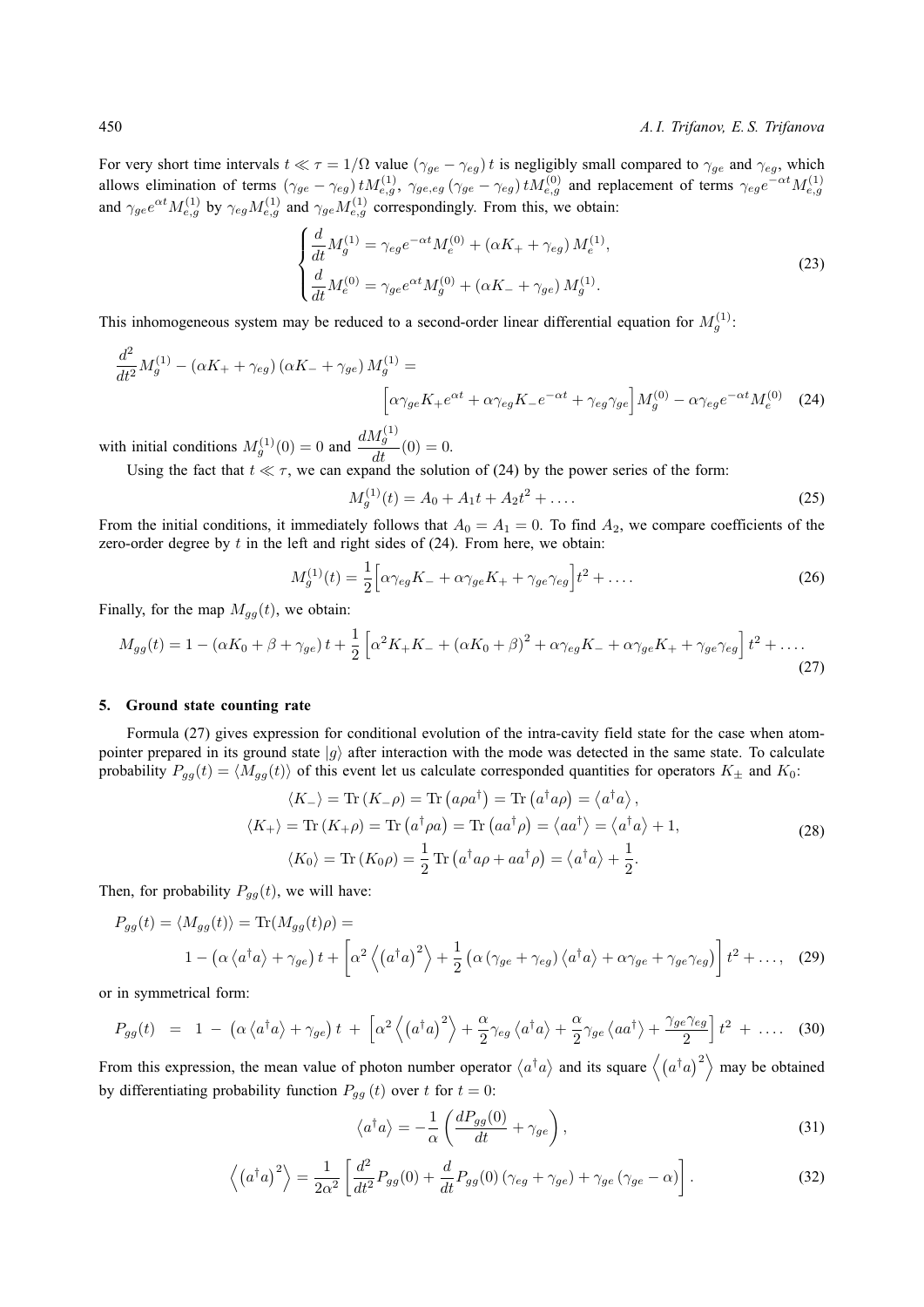#### **6. Numerical results and discussion**

In this section, we compare obtained analytical results with numerical simulation of photo-detection procedure. Fig. 1 contains this comparison for probability to detect atom in its ground state  $|g\rangle$  for Fock state with  $n = 4$ photons,  $\Gamma = 10$  and  $\gamma_{eq} = \gamma_{ge} = 0.5$  in frequency units of Ω. Three cases are under consideration: numerical simulation (blue solid line), zero-order (green doted line) and first-order (red dashed line) approximation of the solution. All three lines are quite close nearby the origin and first order approximation shows familiar behaviour with exact solution on considered time interval.



FIG. 1. Probability  $P_{gg}$  to detect atom in its ground state: numerical simulation (blue solid line), zero-order (green dotted line) and first-order (red dashed line) approximation



FIG. 2. Relation between actual  $n_{act}$  and detected  $n_{det}$  mean photon number as a function of spontaneous decay and excitation rates

In Fig. 2, we show the relation between actual  $n_{act}$  and detected  $n_{det}$  mean photon number as a function of spontaneous decay and excitation rates for the case  $\gamma_{eg} = \gamma_{ge}$  when other parameters are taken the same as in previous figure. All values were calculated for probability function  $P_{gg}(t)$  obtained from exact solution. From here, we can see that number of detected intra-cavity photons decrease with increasing spontaneous decay and excitation rates.

Figure 3 shows the relation between actual  $n_{act}$  and detected  $n_{det}$  mean photon number as a function of interaction time between atom and mode prepared in Fock state with  $n = 4$ . Calculations are made for different values of the coefficient of spontaneous excitation ( $\gamma_{eg}$ , first number in the legend) and decay ( $\gamma_{ge}$ , second number in the legend). We can see that curves are grouped in threes according to the same value of  $\gamma_{ge}$  which determines accuracy.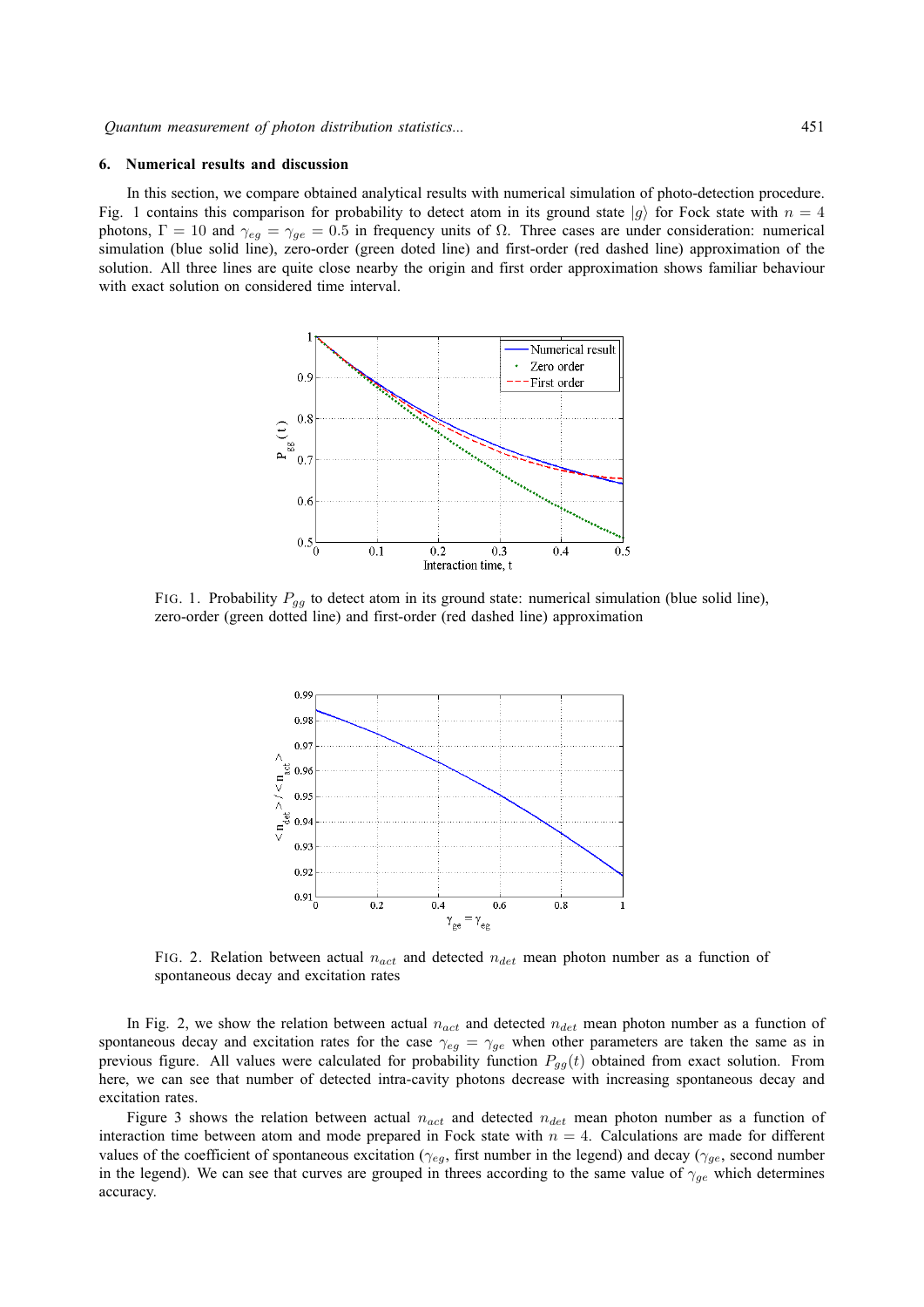

FIG. 3. Relation between actual  $n_{act}$  and detected  $n_{det}$  mean photon number as a function of spontaneous decay and excitation rates



FIG. 4. Estimated value of Mandel's parameter as a function of spontaneous decay and excitation rates

Finally, we investigate estimated value of Mandel's parameter:

$$
Q = \frac{\langle n^2 \rangle - \langle n \rangle^2}{\langle n \rangle} - 1, \quad n = a^\dagger a,\tag{33}
$$

as a function of spontaneous decay and excitation rates for the case of initial Fock state with  $n = 4$  and  $\gamma_{eg} = \gamma_{ge}$ . When losses are absent, we have typical value  $Q = -1$  for the state with definite photon number. For non-zero values of  $\gamma_{eq}$  and  $\gamma_{qe}$  parameter Q increases reaching the value corresponding to thermal fields. This means that thermal radiation originated from decaying process become predominant.

#### **7. Conclusion**

In present paper we suggest and analyze an indirect photo-detection protocol of intra-cavity mode statistical properties which may be obtained from statistics of atomic state detector clicks. The obtained probability distribution for detecting atom in its ground state contains, in general, all degrees of photon number operator and allows in principle to restore full statistics of the mode calculating all elements of power series for  $P_{gg}$ . However, this process is bounded by the finite duration of interaction time between the atom and the mode because calculation accuracy of time derivative is degrades with higher order derivatives.

The estimated number of experiments required for obtaining appropriate statistics for atomic detector clicks at point  $t_0 = 0.1$  mcs is  $N = 100$  (where  $P_{gg}(0.1) = 0.99$  is theoretical estimation). We repeat this cycle of measurements at each point for about 100-200 points and in that way, the overall number of measurement cycles is on the order of  $10^4$ .